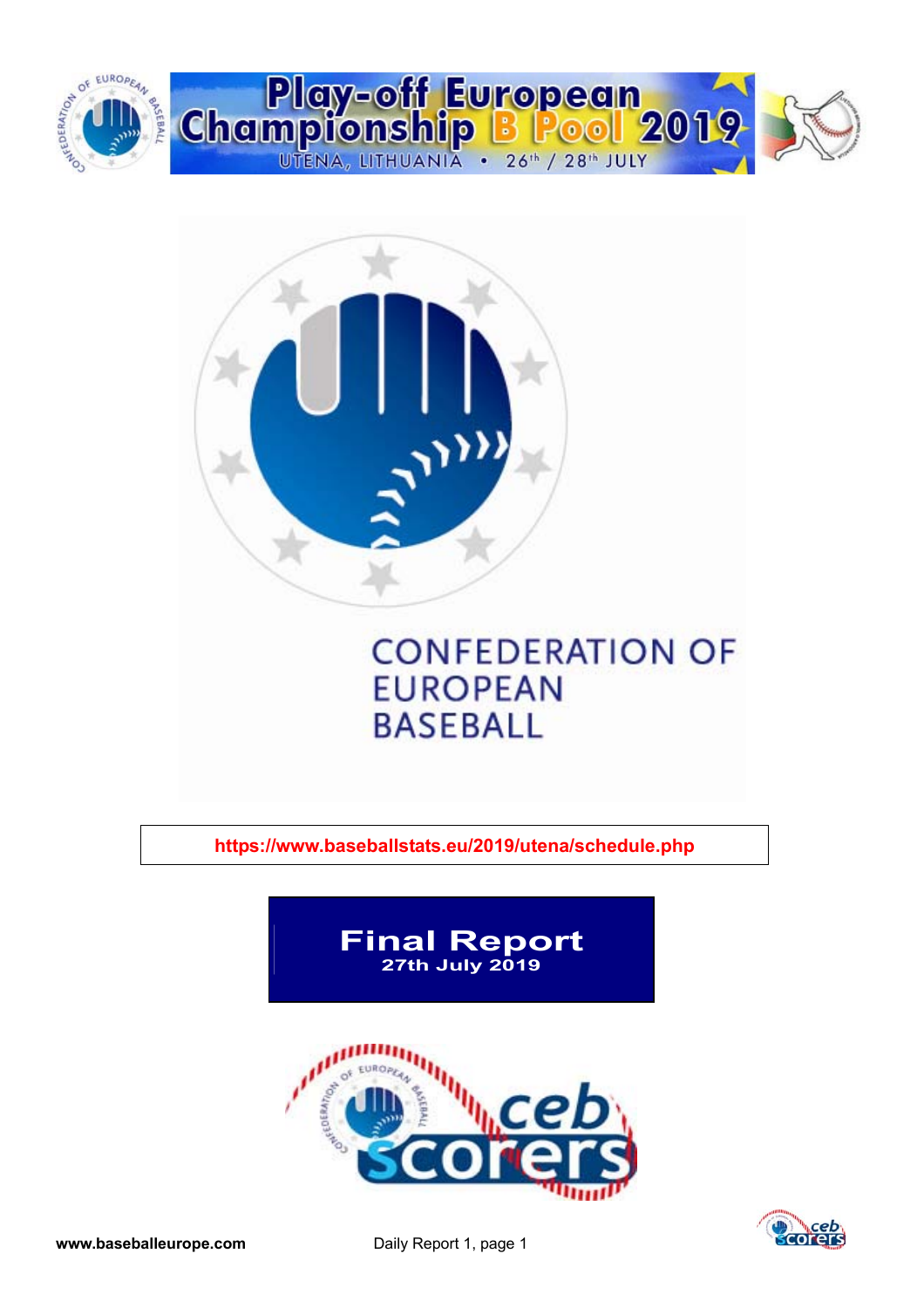



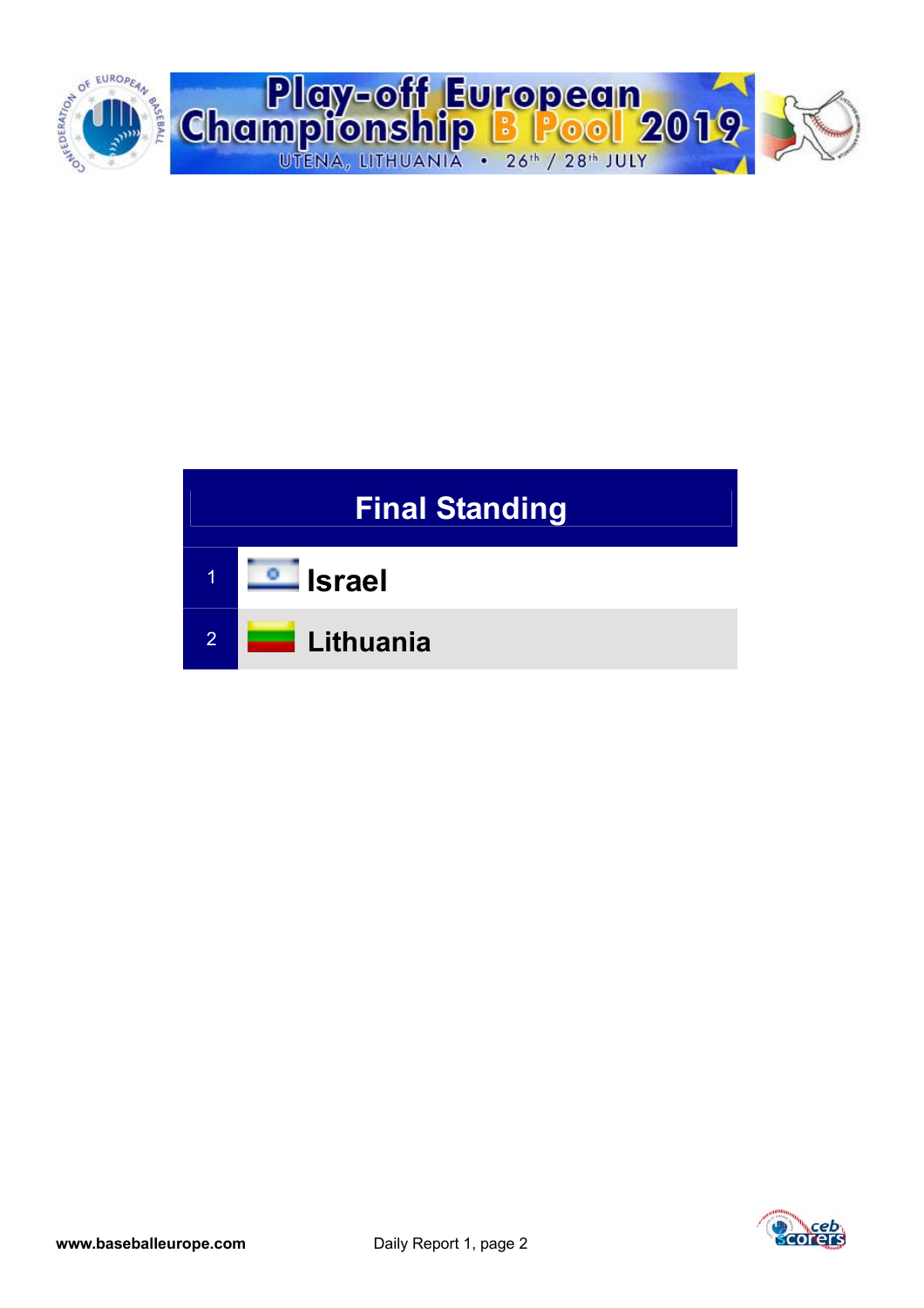

## **Officials**

|                                              | <b>Technical Commission</b>    |
|----------------------------------------------|--------------------------------|
|                                              | Delegate:                      |
|                                              | <b>B</b> Frantisek Bunta (SVK) |
|                                              | Commissioner:                  |
|                                              |                                |
|                                              | <b>Umpires</b>                 |
| Winfried Berkvens (NED)<br>Jiri Kroupa (CZE) | Alexander Hartl (GER)          |
|                                              |                                |
|                                              | Scorekeepers                   |
| Donatas Maciulevicius (LTU)                  |                                |
|                                              |                                |
|                                              | <b>Scoring Director</b>        |
|                                              | Stephanie Winkler (GER)        |

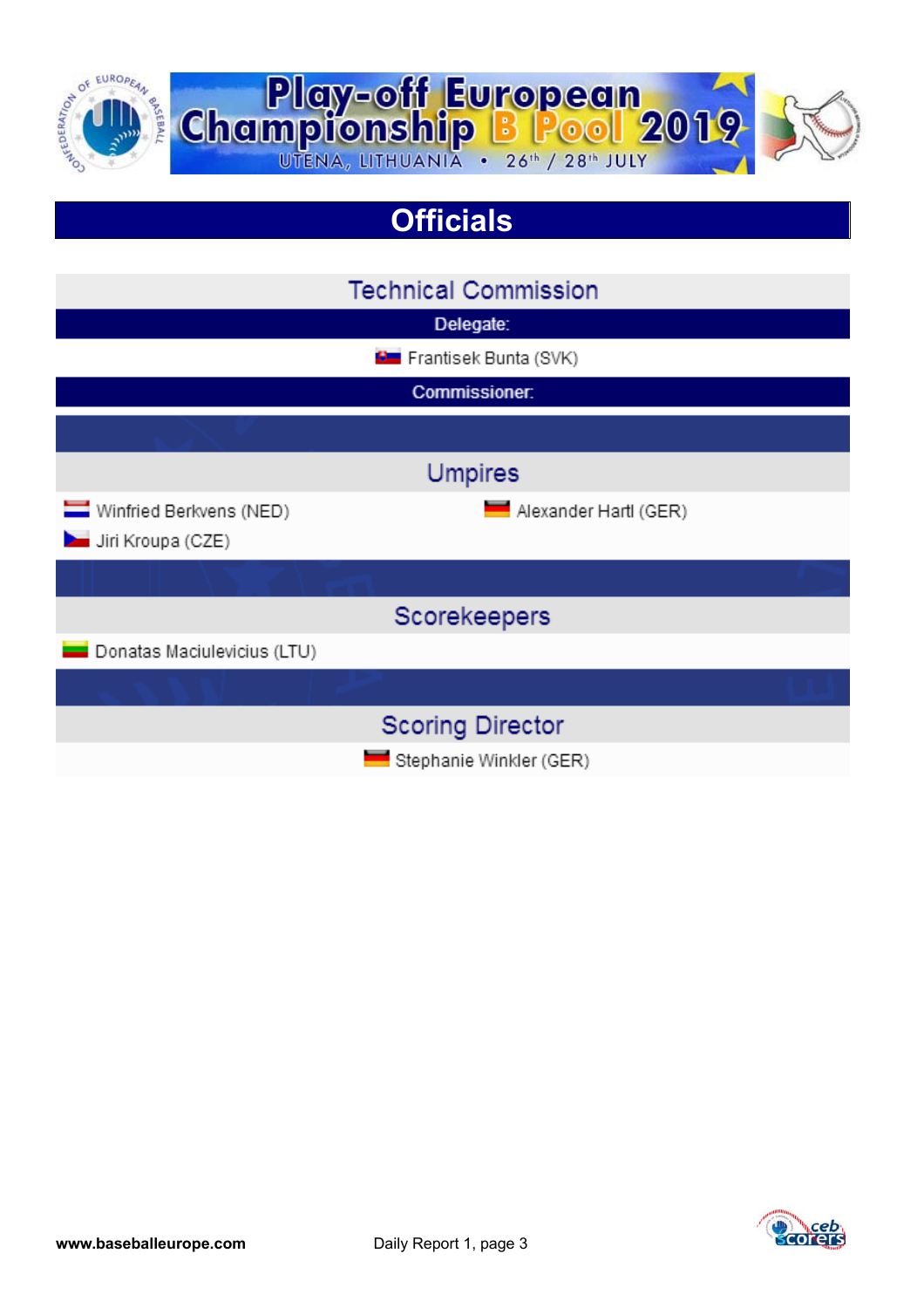

|       |                        | <b>Roster</b> |            |            |  |
|-------|------------------------|---------------|------------|------------|--|
| n.    |                        | <b>Israel</b> |            | <b>ISR</b> |  |
| ##    | <b>Name</b>            | Pos           | BЛ         | <b>CI</b>  |  |
| 2     | <b>GAILLEN Blake</b>   | ОF            | L/L        | SR         |  |
| 3     | PALLER Rob             | 0F            | <b>L/R</b> | SR.        |  |
| 7     | <b>EREL Tal</b>        | C-IF          | B/R        | SR         |  |
| 9     | DeMARTE Jonathan       | P             | <b>R/R</b> | SR.        |  |
| 11    | <b>BRODKOWITZ Eric</b> | P             | R/R        | SR         |  |
| 12/14 | WAGMAN Joey            | P             | R/R        | SR         |  |
| 15    | WOLF Jeremy            | ОF            | L/R        | SR         |  |
| 16    | PENPRASE Zach          | IF            | <b>R/R</b> | SR.        |  |
| 22    | <b>GLASSER Mitch</b>   | IF            | R/R        | FR         |  |
| 26    | <b>CRAMER Gabe</b>     | P             | <b>R/R</b> | SR.        |  |
| 29    | <b>LEICHMAN Alon</b>   | P             | R/R        | SR         |  |
| 30    | <b>SOREN Matt</b>      | P             | <b>R/R</b> | SR.        |  |
| 31    | <b>GRILLO Danny</b>    | C-IF          | R/R        | SR         |  |
| 33    | LIPETZ Shlomo          | P             | <b>R/R</b> | SR.        |  |
| 34    | PELMAN Dean            | P             | R/R        | SR         |  |
| 39    | <b>LOWENGART Asaf</b>  | IF-OF         | <b>R/R</b> | SR.        |  |
| 43    | ROSENBERG Jake         | IF-OF         | <b>R/R</b> | SR         |  |
| 45    | ROSENBAUM Simon        | IF-OF         | R/R        | <b>SR</b>  |  |
| 13    | <b>HOLTZ Eric</b>      | MANAGER       |            |            |  |
| 18    | <b>KANIA Richard</b>   | COACH         |            |            |  |
| 4     | <b>KAZUMASA Kibe</b>   | COACH         |            |            |  |

**Play-off European**<br>Championship B Pool 2019

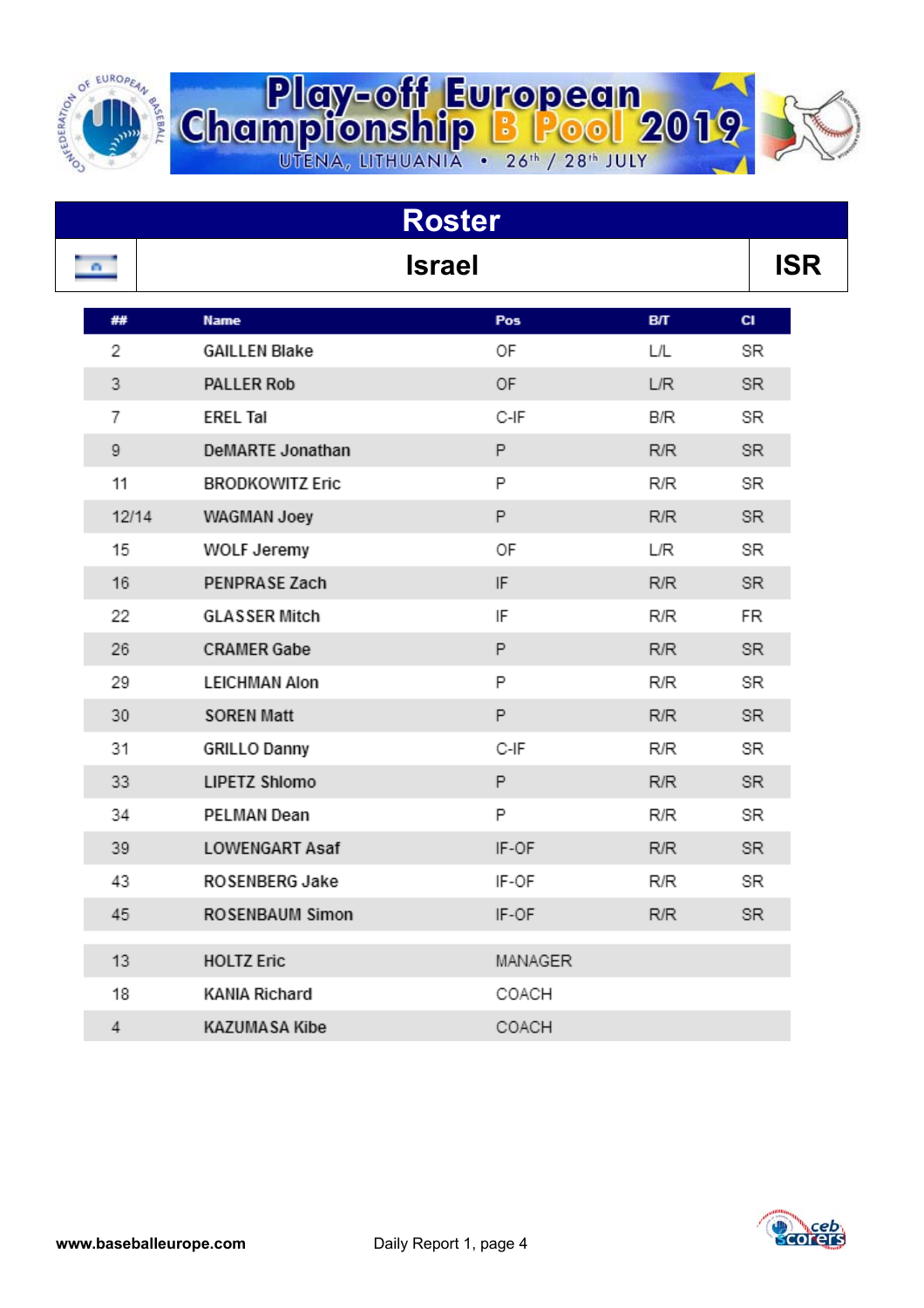

# Lithuania **LTU**

**Roster** 

**Play-off European**<br>Championship B Pool 2019

| ## | <b>Name</b>                 | Pos                        | <b>B/T</b> | <b>CI</b> |
|----|-----------------------------|----------------------------|------------|-----------|
| 11 | <b>CERNIAUSKAS Mantas</b>   | ΟF                         | R/R        | SR        |
| 12 | <b>DARGIS Marijus</b>       | P                          | L/L        | SR.       |
| 13 | KOLDUBA Vidmantas           | IF                         | R/R        | SR        |
| 15 | ZUKAUSKAS Norvydas          | OF                         | R/R        | SR.       |
| 16 | NEVERAUSKAS Vermidas        | IF                         | R/R        | SR        |
| 19 | <b>ZICKUS Eimantas</b>      | P                          | R/L        | SR.       |
| 20 | <b>BALANDIS Marius</b>      | P                          | R/R        | SR        |
| 21 | ZINKEVICIUS Ignas           | $\ensuremath{\mathsf{IF}}$ | R/R        | SR.       |
| 22 | <b>TATARUNAS Marius</b>     | OF                         | R/R        | SR        |
| 23 | TAMA SEVISKIS Deividas      | P                          | L/L        | SR.       |
| 25 | SADAUNIKAS Justas           | OF                         | R/R        | SR        |
| 27 | <b>BELIAUSKAS Audrius</b>   | IF                         | R/R        | SR.       |
| 29 | <b>SIMAITIS Andrius</b>     | OF                         | R/R        | SR        |
| 30 | VALINCIUS Vytas             | IF                         | <b>R/R</b> | JR.       |
| 31 | MATUSEVICIUS Edvardas       | P                          | R/R        | SR        |
| 33 | <b>DANKOVSKIS Arunas</b>    | IF                         | <b>R/R</b> | SR.       |
| 39 | <b>ZARKAITIS Evaldas</b>    | ОF                         | L/L        | SR        |
| 40 | <b>JACYNA Aivaras</b>       | P-OF                       | R/L        | SR        |
| 41 | VILIMAS Kestas              | С                          | R/R        | SR        |
| 44 | <b>NELIUPSIS Dalius</b>     | P                          | L/L        | SR.       |
| 45 | <b>NAGURKA Eivinas</b>      | P-IF                       | R/R        | SR        |
| 48 | <b>SIRGEDAS Matas</b>       | IF-OF                      | R/R        | SR.       |
| 49 | <b>STRIMAITIS Mindaugas</b> | IF                         | R/R        | SR        |
| 50 | <b>KAMANDULIS Domas</b>     | IF                         | R/R        | SR.       |
| 16 | NEVERAUSKAS Vermidas        | MANAGER                    |            |           |
| 17 | <b>GORDON Will</b>          | COACH                      |            |           |
| 14 | RODRIGUEZ Jacob C           | COACH                      |            |           |
|    | VALINCIUS Vaida             | COACH                      |            |           |

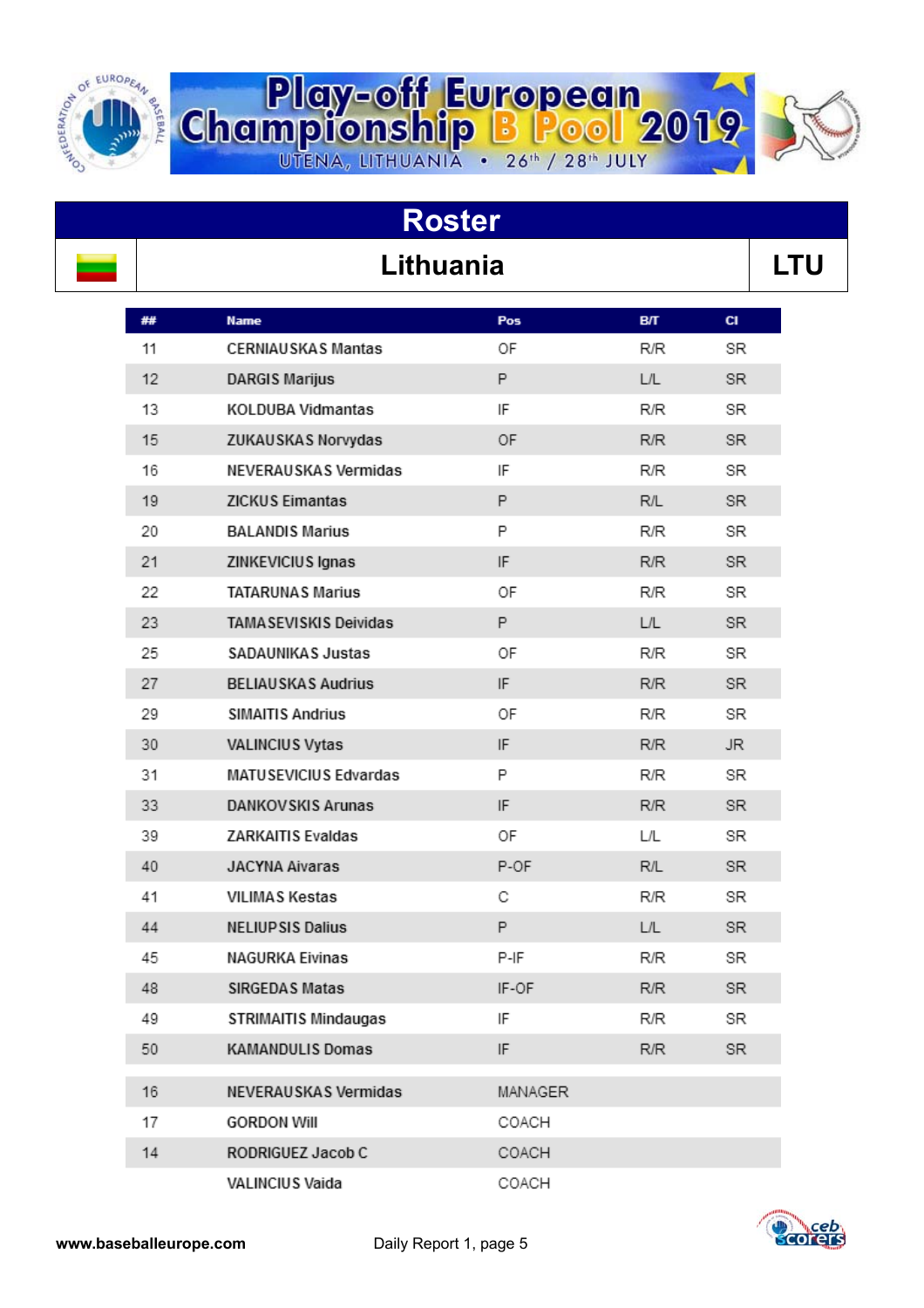

|                 |         |          |      | <b>Teams</b>       |               |                    |            |
|-----------------|---------|----------|------|--------------------|---------------|--------------------|------------|
| <b>E</b> Israel |         |          |      | <b>Lithuania</b>   |               |                    |            |
|                 |         |          |      | Schedule           |               |                    |            |
| Game            | At time | Ballpark | Pool | Home team          | Visiting team | <b>Final Score</b> | Inn        |
|                 |         |          |      | Friday 26th July   |               |                    |            |
| 01              | 14:00   | Utena    | Α    | LITHUANIA          | <b>ISRAEL</b> | $2 - 12$           |            |
|                 |         |          |      | Saturday 27th July |               |                    |            |
| 02              | 14:00   | Utena    | Α    | <b>ISRAEL</b>      | LITHUANIA     | $15 - 0$           | 5          |
|                 |         |          |      | Sunday 28th July   |               |                    |            |
| 03              | 14:00   | Utena    | Α    | <b>ISRAEL</b>      | LITHUANIA     |                    | not played |

In each game the home team is named first

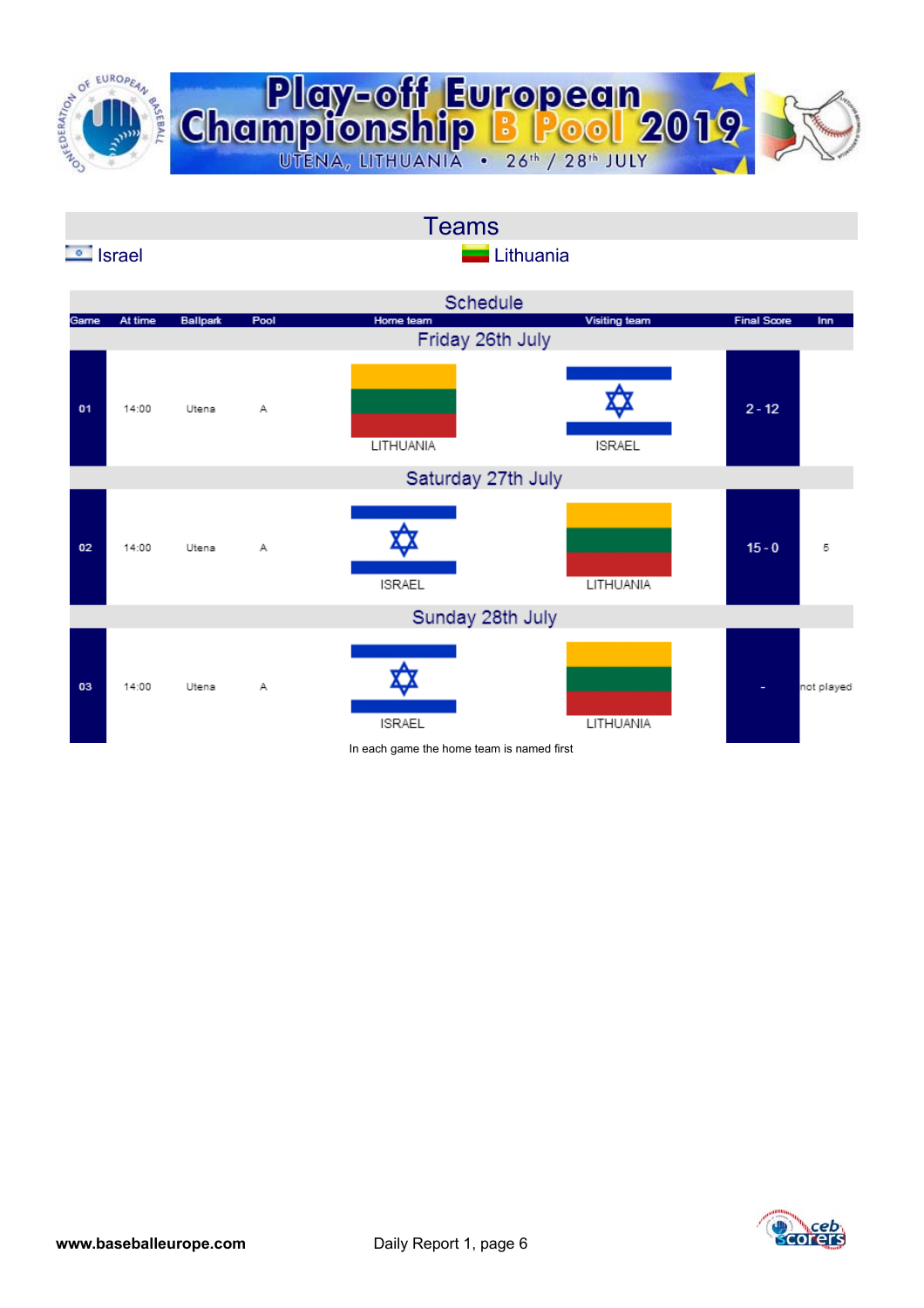

### **Game Summary 1**

#### **Lithuania – Israel**

 **2 – 12** 

| Score by Innings                                              |  |  | R H E |  |
|---------------------------------------------------------------|--|--|-------|--|
| ISRAEL 002 131 113 - 12 15 1<br>LITHUANIA 100 100 000 - 2 7 3 |  |  |       |  |
|                                                               |  |  |       |  |

Jul 26, 2019 at Lithuania (Utena)

 **ISRAEL 12 (1-0)** 

| Player       | AВ | R              | Н  | ВI            | 2B       | 3B        | HR.          | BB            |   |                  | SB CS HP         | SH | SF       | -SO          | IBB              | KL        | GDP       | PO.          | Α        | E,       |
|--------------|----|----------------|----|---------------|----------|-----------|--------------|---------------|---|------------------|------------------|----|----------|--------------|------------------|-----------|-----------|--------------|----------|----------|
| GLASSER 2b   | 3  | 2              |    |               | $^{(1)}$ | $\Omega$  |              |               | 0 | $\left( \right)$ | $\left( \right)$ |    | $^{(1)}$ | $\Omega$     | $\left( \right)$ | $\cup$    | $\Omega$  |              | 0        | $\left($ |
| PALLER 1f    | 5. | $\mathfrak{D}$ | 3  | 4             | 0        | $\Omega$  |              |               | 0 | 0                | $\Omega$         |    | 0        |              | 0                |           | $\Omega$  | 3            | $\Omega$ |          |
| GAILLEN cf   | 4  |                |    | $\mathcal{P}$ | 0        | $\Omega$  |              |               | Ω | 0                | $\bigcap$        | n  |          | $\bigcap$    | O.               | $\Omega$  | $\bigcap$ | 0            | $\Omega$ |          |
| ROSENBAUM 1b | 5. | 2              | 2  |               | O        | $\Omega$  |              |               | 0 | <sup>0</sup>     | $\bigcap$        | O  | O        |              | O.               | $\Omega$  | $\Omega$  | 9            | $\Omega$ | $\Box$   |
| PENPRASE ss  |    |                |    | O             | U        | $\Omega$  |              | 3             |   |                  | $\bigcap$        |    | 0        | $\Omega$     | 0                |           |           |              | 3        |          |
| ROSENBERG dh | 5. | <sup>0</sup>   |    | $\mathbf{1}$  | O        | $\Omega$  |              | O             |   |                  | $\bigcap$        |    | O        | $\Omega$     | $\Omega$         |           | $\bigcap$ | O.           | O        |          |
| LOWENGART 3b | 3  |                |    |               | U        | $\bigcap$ | <sup>n</sup> | $\mathcal{L}$ | O | U                | $\bigcap$        | U  | 0        |              | O.               | $\bigcap$ | $\bigcap$ | <sup>n</sup> |          |          |
| WOLF rf      | 5. | 2              |    | 2             | U        | $\Omega$  |              | 0             | Ω |                  | $\bigcap$        |    | O        |              | 0                | $\Omega$  | $\Omega$  | 2            | $\Omega$ |          |
| EREL C       | 5  |                |    | $\Omega$      |          | $\Omega$  | U            | $\Omega$      | U |                  | $\cap$           |    | O        | $\cap$       | $\Omega$         | $\Omega$  | $\cap$    | 11           | 4        |          |
| WAGMAN p     | O. | $\cap$         | U  | $\Omega$      | 0        | $\bigcap$ | <sup>n</sup> | $\Omega$      | O | U                | $\bigcap$        | U  | 0        | <sup>0</sup> | O.               | $\bigcap$ | $\bigcap$ | n.           |          |          |
| BRODKOWITZ p | 0  | U              | Λ  | O             | U        | $\Omega$  |              | 0             | Ω |                  | $\cap$           |    | O        | <sup>0</sup> | O.               | $\cap$    | $\Omega$  | U.           |          |          |
| Totals       | 38 | 12             | 15 |               |          | 0         | 6            | 10            | 2 | 0                | $\Omega$         |    |          | 4            | 0                |           |           | 27           | 10       |          |

 **LITHUANIA 2 (0-1)** 

| Player<br>--------------------------------- | AB             | R             | H              | BI             | 2B       |              | 3B HR BB   |                    |          |                      |                      | SB CS HP SH SF        |           |               |                |                      | SO IBB KL GDP |                      |          | PO.            | A           | E.              |               |             |
|---------------------------------------------|----------------|---------------|----------------|----------------|----------|--------------|------------|--------------------|----------|----------------------|----------------------|-----------------------|-----------|---------------|----------------|----------------------|---------------|----------------------|----------|----------------|-------------|-----------------|---------------|-------------|
| SIMAITIS 1f                                 | $\overline{4}$ | $\Omega$      | $\bigcap$      | $\Omega$       |          | $\Omega$     | $\bigcap$  | 0                  | $\Omega$ | $\bigcap$            | <sup>0</sup>         | $\bigcap$             |           | $\Omega$      |                |                      |               | $\Omega$             | $\Omega$ | $\mathcal{L}$  | 0           | $\Box$          |               |             |
| ZARKAITIS 1f                                |                | $\Omega$      | $\Omega$       | $\Omega$       |          | $\Omega$     | $\Omega$   | $\Omega$           | $\Omega$ | $\Omega$             | $\Omega$             | $\Omega$              | $\Omega$  | $\Omega$      | $\Omega$       |                      | $\Omega$      | $\Omega$             | $\Omega$ | $\Omega$       | $\Omega$    | $\Omega$        |               |             |
| DANKOVSKIS ss                               | $\overline{4}$ |               |                | $\Omega$       |          | $\Omega$     | $\Omega$   | $\Omega$           | $\Omega$ | $\Omega$             | $\Omega$             | $\Omega$              | $\Omega$  | $\Omega$      | $\mathfrak{D}$ |                      | $\Omega$      | $\Omega$             | 0        | $\overline{c}$ | $\Omega$    | $\Omega$        |               |             |
| VALINCIUS 3b                                | 3              | $\Omega$      |                | $\Omega$       |          | $\Omega$     | $\Omega$   | $\Omega$           | 1        | $\Omega$             | $\Omega$             | $\Omega$              | $\Omega$  | $\Omega$      | 1              |                      | $\Omega$      |                      | $\Omega$ | $\overline{2}$ | 7           | $\bigcap$       |               |             |
| MATUSEVICIUS cf                             | 4              | $\Omega$      | $\cap$         | $\Omega$       |          | $\Omega$     | $\Omega$   | $\Omega$           | $\Omega$ | $\Omega$             | $\Omega$             | $\bigcap$             | $\Omega$  | $\Omega$      | $\mathcal{L}$  |                      | $\Omega$      | $\Omega$             | $\Omega$ |                |             | $\Omega$        |               |             |
| CERNIAUSKAS 1b                              | 4              |               | $\mathcal{P}$  | 1              |          | $\Omega$     | $\cap$     | $\Omega$           | $\cap$   | $\cap$               | $\Omega$             | $\bigcap$             | $\Omega$  | $\Omega$      | $\mathbf{1}$   |                      | $\Omega$      |                      | $\cap$   | 11             | U           | ∩               |               |             |
| VILIMAS K C                                 | 4              | $\Omega$      | $\mathfrak{D}$ | $\Omega$       |          |              | $\Omega$   | $\Omega$           | $\Omega$ |                      | $\Omega$             | $\bigcap$             | $\Omega$  | $\Omega$      | 1              |                      | $\Omega$      | $\Omega$             | $\cap$   | 6              |             |                 |               |             |
| BELIAUSKAS 2b                               | $\overline{4}$ | $\Omega$      |                | 1              |          | $\Omega$     | $\cap$     | 0                  | $\Omega$ | $\cap$               | 1                    | $\bigcap$             | $\Omega$  | $\Omega$      | $\mathcal{L}$  |                      | $\Omega$      | $\mathfrak{D}$       | $\Omega$ | $\mathfrak{D}$ | $\Omega$    | U               |               |             |
| ZICKUS p                                    | 2              | $\Omega$      | $\cap$         | $\Omega$       |          | $\Omega$     | $\Omega$   | 0                  | $\Omega$ | $\Omega$             | $\Omega$             | $\bigcap$             | $\bigcap$ | $\Omega$      | 1              |                      | $\Omega$      | $\Omega$             | $\cap$   | $\Omega$       | $\Omega$    |                 |               |             |
| NELIUPSIS p                                 | $\mathbf{1}$   | $\Omega$      | $\Omega$       | $\Omega$       |          | $\Omega$     | $\Omega$   | 0                  | $\Omega$ | $\Omega$             | $\Omega$             | $\bigcap$             | $\bigcap$ | $\Omega$      | $\mathbf{1}$   |                      | $\Omega$      | $\Omega$             | $\Omega$ | $\Omega$       | 0           |                 |               |             |
| SADAUNIKAS rf                               | 3              | $\Omega$      | $\Omega$       | $\Omega$       |          | $\Omega$     | $\Omega$   | 0                  | $\Omega$ | $\Omega$             | $\Omega$             | $\bigcap$             | $\bigcap$ | $\Omega$      | $\Omega$       |                      | $\Omega$      | $\Omega$             | $\cap$   | 1              | 0           | <sup>0</sup>    |               |             |
| Totals                                      | 33             | $\mathcal{L}$ | 7              | $\mathfrak{D}$ |          | 1.           | $\bigcap$  | 0                  | 1        | $\overline{1}$       | 1.                   | $\cap$                | $\cap$    | $\Omega$      | 13             |                      | $\cap$        | 4                    | $\cap$   | 27             | 9           | 3               |               |             |
| ISRAEL<br>-----------------                 |                |               | ΙP             | H              |          |              | R ER BB SO |                    |          |                      |                      | WP HB BK IBB SH SF CI |           |               |                |                      |               |                      | 2B 3B HR |                | AB BF       |                 | FO GO         | ΝP          |
| WAGMAN $W, 1-0$                             |                |               | 6.07           |                | -2       | $\mathbf{1}$ |            | 1 10               | $\Omega$ | $\Omega$             | $\Omega$             | $\Omega$              |           | $\Omega$      | $\Omega$       | $\Omega$             | $\mathbf{1}$  | $\Omega$             | $\Omega$ |                | 24 25       | $\overline{4}$  | 3             | 95          |
| BRODKOWITZ S, 1                             |                | 3.0           |                | $\Omega$       | $\Omega$ | $\Omega$     | $\Omega$   | $\mathbf{3}$       | 0        | $\Omega$             | $\Omega$             | $\Omega$              |           | $\Omega$      | $\Omega$       | $\Omega$             | $\Omega$      | $\Omega$             | $\Omega$ | 9              | 9           | 3               | $\mathcal{R}$ | 39          |
| <b>LITHUANIA</b>                            |                | IP            |                | H              |          |              | R ER BB SO |                    | WP       | HB                   |                      | BK IBB SH SF CI       |           |               |                |                      |               |                      | 2B 3B HR |                | AB BF       | FO.<br>-------- | GO            | <b>NP</b>   |
| ZICKUS L, 0-1<br>NELIUPSIS                  |                | 3.2           | $5.1 \quad 8$  |                | 5.       | 6<br>5.      | 6<br>4     | $\mathcal{L}$<br>2 | 1.<br>0  | $\Omega$<br>$\Omega$ | $\Omega$<br>$\Omega$ | $\Omega$<br>$\Omega$  |           | 1<br>$\Omega$ | $\Omega$       | $\Omega$<br>$\Omega$ | $\Omega$      | $\Omega$<br>$\Omega$ | 3<br>3   | 16             | 22 29<br>21 | 6<br>4          | 4             | 6 107<br>80 |

 Umpires - HP: KROUPA Jiri (CZE) 1B: BERKVENS Winfried (NED) 3B: HARTL Alexander (GER) Scorers - MACIULEVICIUS Donatas (LTU) WINKLER Stephanie (GER) TC - BUNTA Frantisek (SVK) Start: 14:02 Time: 3:02 Attendance: 354





 $\sim$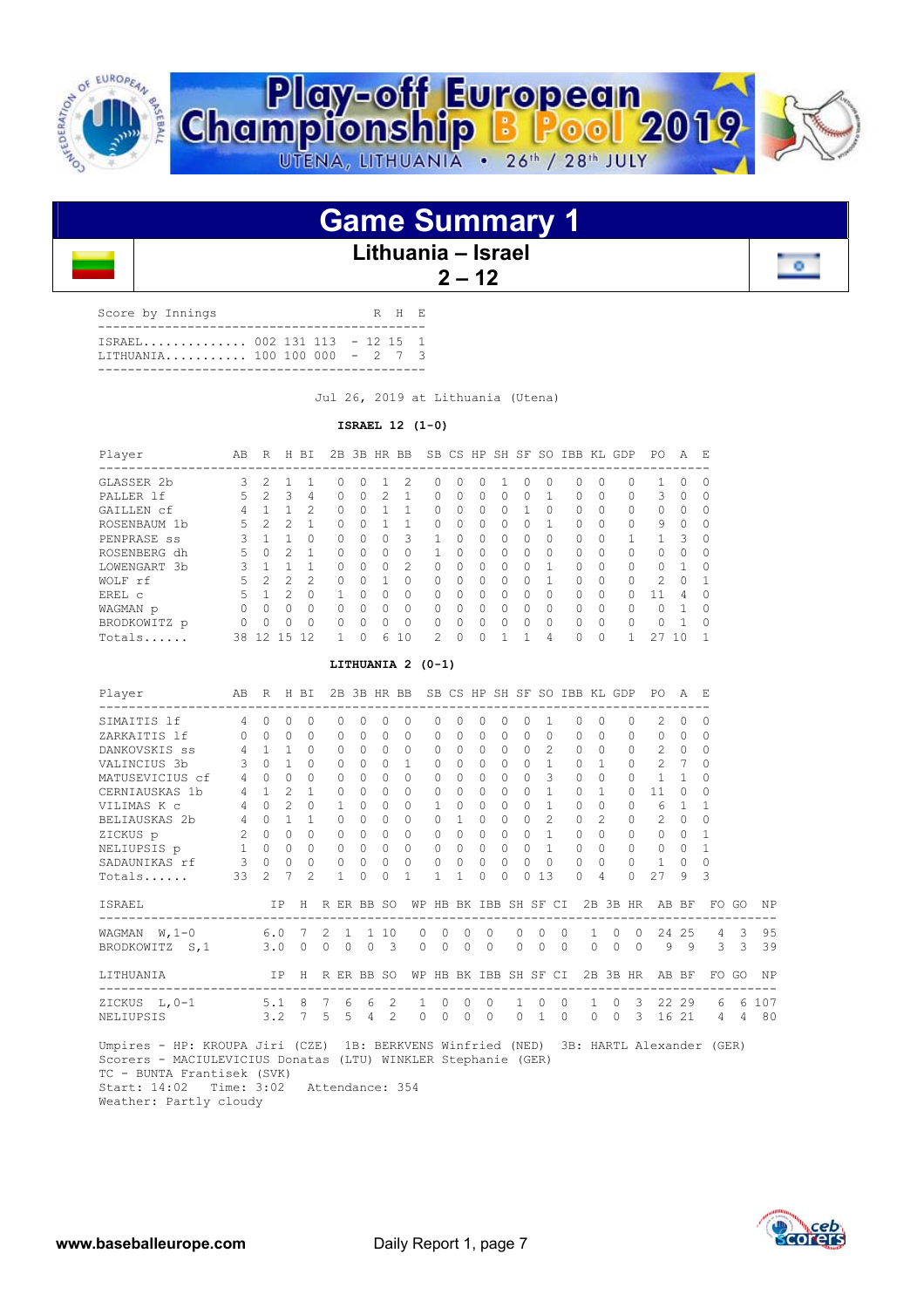

### **Game Summary 2 Israel – Lithuania**   $15 - 0$

| Score by Innings                                      |  |  | R H E |  |
|-------------------------------------------------------|--|--|-------|--|
| LITHUANIA 000 00 - 0 1 2<br>$ISRAEL$ 604 5X - 15 11 0 |  |  |       |  |
|                                                       |  |  |       |  |

 $\overline{0}$ 

Jul 27, 2019 at Lithuania (Utena)

LITHUANIA 0 (0-2)

| Player                   | AВ            | R            | H         | <b>BT</b> | 2B       |              | 3B HR BB  |           |           |              |           |              |              |               | SB CS HP SH SF SO IBB KL |           | GDP          | PO.          | A             | - F       |
|--------------------------|---------------|--------------|-----------|-----------|----------|--------------|-----------|-----------|-----------|--------------|-----------|--------------|--------------|---------------|--------------------------|-----------|--------------|--------------|---------------|-----------|
| DANKOVSKIS ss            |               | $\Omega$     | 0         | $\bigcap$ | 0        | $\Omega$     | $\Omega$  | $\Omega$  | $\bigcap$ | 0            | $\Box$    | 0            | 0            |               | 0                        | $\Omega$  | $\Omega$     | $\cap$       | $\bigcap$     | $\bigcap$ |
| CERNIAUSKAS rf           |               | $\Omega$     | $\Omega$  | $\Omega$  | $\Omega$ | $\Omega$     | $\Omega$  | $\Omega$  | O.        | 0            | $\Omega$  | 0            | $\Omega$     |               | 0                        | $\Omega$  | $\Omega$     | $\Omega$     | 0             |           |
| VALINCIUS 3b             | 2             | $\Omega$     |           | $\Omega$  | 0        | $\bigcap$    | $\Omega$  | $\Omega$  | O.        | 0            | $\bigcap$ | n.           | $\bigcap$    | <sup>0</sup>  | 0                        | $\Omega$  | $\Omega$     | $\mathbf{1}$ | $\bigcap$     |           |
| MATUSEVICIUS cf/p        | $\mathcal{L}$ | <sup>0</sup> | $\bigcap$ | $\Omega$  | 0        | $\Omega$     | $\bigcap$ | $\Omega$  | U         | 0            | $\Omega$  | $\Omega$     | $\Omega$     | $\Omega$      | 0                        | $\Omega$  | $\Omega$     |              | <sup>0</sup>  |           |
| VILIMAS c                |               | <sup>0</sup> | $\bigcap$ | $\Omega$  | 0        | $\Omega$     | $\Omega$  | $\Omega$  | U         | 0            |           | ∩            | $\bigcap$    | $\Omega$      | 0                        | $\Omega$  | $\Omega$     | 7            |               | ∩         |
| BELIAUSKAS 2b/lf         | $\mathcal{P}$ | $\Omega$     | $\Omega$  | $\Omega$  | 0        | $\Omega$     | $\Omega$  | $\Omega$  | O         | 0            | $\Omega$  | 0            | 0            | $\Omega$      | 0                        | $\Omega$  | $\Omega$     | $\Omega$     | O             |           |
| SADAUNIKAS lf/cf         |               | $\Omega$     | $\bigcap$ | $\Omega$  | $\Omega$ | $\bigcap$    | $\Omega$  | $\Omega$  | $\cap$    | 0            | $\bigcap$ | $\cap$       | $\bigcap$    | <sup>0</sup>  | O.                       | $\Omega$  | $\Omega$     | $\cap$       | $\bigcap$     | ∩         |
| NAGURKA p                |               | $\Omega$     | $\bigcap$ | $\Omega$  | 0        | $\Omega$     | $\Omega$  | $\Omega$  | O         | 0            | $\bigcap$ | 0            | $\bigcap$    | $\Omega$      | Ω                        | $\Omega$  | $\Omega$     | $\Omega$     | <sup>0</sup>  |           |
| ZICKUS 1b                | $\mathcal{P}$ | $\Omega$     | $\bigcap$ | $\bigcap$ | 0        | $\bigcap$    | $\cap$    | $\bigcap$ | $\cap$    | 0            | $\bigcap$ | $\cap$       | $\bigcap$    | <sup>0</sup>  | 0                        | $\Omega$  | $\bigcap$    | 3            | $\cap$        |           |
| ZARKAITIS dh             |               | $\Omega$     | $\bigcap$ | $\Omega$  | $\Omega$ | $\Omega$     | $\Omega$  | $\Omega$  | U         | $\Omega$     | $\bigcap$ | $\cap$       | $\bigcap$    | $\Omega$      | O                        | $\Omega$  | $\Omega$     | $\Omega$     | <sup>0</sup>  |           |
| KAMANDULIS <sub>2b</sub> |               | $\Omega$     | $\bigcap$ | $\bigcap$ | 0        | <sup>0</sup> | $\Omega$  | $\bigcap$ | U         | <sup>0</sup> | $\bigcap$ | <sup>n</sup> | $\Omega$     | <sup>0</sup>  | Ω                        | $\Omega$  | $\bigcap$    | $\cap$       | $\Omega$      | ∩         |
| BALANDIS p               |               | $\Omega$     | $\bigcap$ | $\Omega$  | $\Omega$ | $\cap$       | $\Omega$  | $\Omega$  | U         | <sup>0</sup> | $\bigcap$ | U            | <sup>0</sup> | <sup>0</sup>  | Ω                        | $\Omega$  | $\Omega$     | $\cap$       |               |           |
| Totals                   | 16            |              |           | $\Omega$  | 0        |              |           | $\Omega$  | U         | O            |           |              | <sup>0</sup> | $\mathcal{L}$ |                          | $\bigcap$ | <sup>n</sup> | 12.          | $\mathcal{P}$ | っ         |

#### ISRAEL 15 (2-0)

| Player<br>----------------------------------                                                                                                                                                                                    |                                                      | AB R H BI           |   |                |                |                     |              |                                                         |                   |          |           |          |             |                |                |            |                |                | 2B 3B HR BB SB CS HP SH SF SO IBB KL GDP PO A E      |               |           |             |                |
|---------------------------------------------------------------------------------------------------------------------------------------------------------------------------------------------------------------------------------|------------------------------------------------------|---------------------|---|----------------|----------------|---------------------|--------------|---------------------------------------------------------|-------------------|----------|-----------|----------|-------------|----------------|----------------|------------|----------------|----------------|------------------------------------------------------|---------------|-----------|-------------|----------------|
| GLASSER 2b                                                                                                                                                                                                                      | $\mathcal{E}$                                        | 3                   | 2 | $\mathbf{0}$   | $\mathbf{1}$   | $\Omega$            | 0            | $\mathbf{1}$                                            | $\circ$           | 0        | $\circ$   | $\Omega$ | $\mathbf 0$ | 0              |                | $\Omega$   | $\Omega$       | $\mathbf{0}$   | $\mathbf{1}$                                         | $\Omega$      | $\Omega$  |             |                |
| LEICHMAN 2b 0 0 0                                                                                                                                                                                                               |                                                      |                     |   | $\Omega$       | $\Omega$       | $\Omega$            | $\Omega$     | $\Omega$                                                | $\Omega$          | $\Omega$ | $\Omega$  | $\Omega$ | $\Omega$    | $\bigcirc$     |                | $\Omega$   | $\Omega$       | $\Omega$       | $\Omega$                                             | $\Omega$      | $\Omega$  |             |                |
| PALLER 1f                                                                                                                                                                                                                       |                                                      | $1\quad2\quad0$     |   | $\overline{1}$ | $\Omega$       | $\Omega$            | $\Omega$     | 3                                                       | $\Omega$          | $\Omega$ | $\Omega$  | $\Omega$ | $\Omega$    | $\Omega$       |                | $\Omega$   | $\Omega$       | $\Omega$       | 1                                                    | $\Omega$      | $\Omega$  |             |                |
| GAILLEN cf                                                                                                                                                                                                                      |                                                      | $3 \quad 3 \quad 2$ |   | $\overline{1}$ | $\overline{0}$ | $\Omega$            | $\mathbf{0}$ | 1                                                       | $\mathbf{0}$      | $\Omega$ | $\Omega$  | $\Omega$ | $\Omega$    | $\overline{1}$ |                | $\Omega$   | $\Omega$       | $\Omega$       | $\overline{2}$                                       | $\Omega$      | $\Omega$  |             |                |
| ROSENBAUM 1b                                                                                                                                                                                                                    |                                                      | $2 \quad 2 \quad 2$ |   | 5              | $\mathbf{1}$   | $\cap$              | $\mathbf{1}$ | $\overline{2}$                                          | $\Omega$          | $\Omega$ | $\cap$    | $\Omega$ | $\Omega$    | $\bigcap$      |                | $\Omega$   | $\Omega$       | $\Omega$       | 6                                                    | $\Omega$      | $\bigcap$ |             |                |
| LIPETZ 1b                                                                                                                                                                                                                       |                                                      | $0\quad 0\quad 0$   |   | $\Omega$       | $\Omega$       | $\cap$              | $\Omega$     | $\Omega$                                                | $\Omega$          | $\Omega$ | $\bigcap$ | $\Omega$ | $\Omega$    | $\bigcap$      |                | $\Omega$   | $\Omega$       | $\Omega$       | $\overline{2}$                                       | $\Omega$      | $\bigcap$ |             |                |
| PENPRASE ss 3 2 1                                                                                                                                                                                                               |                                                      |                     |   | $\mathbf{1}$   | $\mathbf{1}$   | $\Omega$            | $\Omega$     | $\overline{1}$                                          | $\circ$           | $\Omega$ | $\cap$    | $\Omega$ | $\Omega$    | $\overline{1}$ |                | $\Omega$   | $\cap$         | 0              | $\Omega$                                             | 3             | $\Omega$  |             |                |
| $\begin{matrix} 0 & 0 & 0 \end{matrix}$<br>PELMAN SS                                                                                                                                                                            |                                                      |                     |   | $\Omega$       | $\Omega$       | $\Omega$            | $\Omega$     | $\overline{0}$                                          | $\Omega$          | $\Omega$ | $\cap$    | $\Omega$ | $\Omega$    | $\cap$         |                | $\Omega$   | $\cap$         | 0              | $\Omega$                                             | $\mathbf{1}$  | $\bigcap$ |             |                |
| ROSENBERG dh                                                                                                                                                                                                                    |                                                      | $3 \quad 1 \quad 1$ |   | 2              | $\circ$        | $\circ$             | $\mathbf{1}$ | 1                                                       | $\circ$           | $\Omega$ | $\cap$    | $\Omega$ |             | 0 <sub>2</sub> |                | $\Omega$   | $\cap$         | $\circ$        | $\circ$                                              | $\Omega$      | $\Omega$  |             |                |
| LOWENGART 3b                                                                                                                                                                                                                    |                                                      | $3 \quad 1 \quad 1$ |   | 2              | 1              | $\Omega$            | $\Omega$     | 1                                                       | $\Omega$          | $\Omega$ | $\bigcap$ | $\Omega$ | $\bigcap$   | $\sim$ 1       |                | $\Omega$   | $\cap$         | $\Omega$       | $\Omega$                                             | 3             | $\bigcap$ |             |                |
| WOLF rf                                                                                                                                                                                                                         |                                                      | $3 \t1 \t2$         |   | $\overline{1}$ |                |                     |              | $0 \t 0 \t 1 \t 1$                                      | $\Omega$          | $\Omega$ | $\cap$    | $\Omega$ |             | $0 \quad 1$    |                | $\Omega$   | $\cap$         | $\Omega$       | $\Omega$                                             | $\Omega$      | $\bigcap$ |             |                |
| GRILLO C 3 0 0 0                                                                                                                                                                                                                |                                                      |                     |   |                |                |                     |              | 0 0 0 1 0 0 0 0                                         |                   |          |           |          |             | $0 \t 2$       |                | $0\quad 1$ |                |                | $\begin{matrix} 0 & 2 & 0 \end{matrix}$              |               | $\Omega$  |             |                |
| CRAMER p 0 0                                                                                                                                                                                                                    |                                                      |                     |   | $0\quad 0$     |                |                     |              | $\begin{matrix} 0 & 0 & 0 & 0 & 0 & 0 & 0 \end{matrix}$ |                   |          |           | $\Omega$ | $\Omega$    | $\bigcirc$     |                | $\Omega$   | $\Omega$       | $\overline{0}$ | 1                                                    | $\mathcal{L}$ | $\bigcap$ |             |                |
| Totals                                                                                                                                                                                                                          |                                                      | 24 15 11 13         |   |                | $\overline{4}$ | $\Omega$            |              | 3 1 2                                                   | $\Omega$          | $\Omega$ | $\Omega$  | $\Omega$ | $\Omega$    | 8              |                | $\Omega$   | $\mathbf{1}$   | $\Omega$       | 1.5                                                  | 9             | $\Omega$  |             |                |
| LITHUANIA                                                                                                                                                                                                                       |                                                      |                     |   |                |                |                     |              |                                                         |                   |          |           |          |             |                |                |            |                |                | IP H R ER BB SO WP HB BK IBB SH SF CI 2B 3B HR AB BF |               |           | FO GO       | ΝP             |
| BALANDIS L, 0-1 3.0 10 10 7 6 6                                                                                                                                                                                                 |                                                      |                     |   |                |                |                     |              |                                                         | 1 0 0 0           |          |           |          | $\Omega$    | $\Omega$       | $\Omega$       |            |                |                | 3 0 3 20 26                                          |               |           |             | 2 1 1 1 3      |
| MATUSEVICIUS                                                                                                                                                                                                                    |                                                      |                     |   |                |                |                     |              | $0.2$ 1 5 5 6 2                                         | 2 0 0 0 0 0       |          |           |          |             |                |                |            |                |                | 0 1 0 0 3 9                                          |               |           |             | $0 \t 0 \t 46$ |
| NAGURKA                                                                                                                                                                                                                         |                                                      |                     |   |                |                | 0.1 0 0 0 0 0       |              |                                                         | $0\quad 0\quad 0$ |          | $\Omega$  |          | $0 \quad 0$ |                | $\Omega$       |            | $0 \quad 0$    | $\Omega$       | $1 \quad 1$                                          |               |           | $1 \quad 0$ | $\mathcal{L}$  |
| TSRAEL                                                                                                                                                                                                                          | IP H R ER BB SO WP HB BK IBB SH SF CI 2B 3B HR AB BF |                     |   |                |                |                     |              |                                                         |                   |          |           |          |             |                |                |            |                |                |                                                      |               |           | FO GO       | <b>NP</b>      |
| CRAMER W, 1-0 5.0 1 0                                                                                                                                                                                                           |                                                      |                     |   |                |                | $0 \quad 0 \quad 2$ |              |                                                         | $0 \t1 \t0 \t0$   |          |           |          | $0\quad 0$  |                | $\overline{0}$ | $\circ$    | $\overline{0}$ |                | 0 16 17                                              |               |           |             | 5 8 49         |
| Umpires - HP: BERKVENS Winfried (NED) 1B: HARTL Alexander (GER) 3B: KROUPA Jiri (CZE)<br>Scorers - MACIULEVICIUS Donatas (LTU) WINKLER Stephanie (GER)<br>TC - BUNTA Frantisek (SVK)<br>Start: 14:06 Time: 1:58 Attendance: 402 |                                                      |                     |   |                |                |                     |              |                                                         |                   |          |           |          |             |                |                |            |                |                |                                                      |               |           |             |                |

Weather: Cloudy

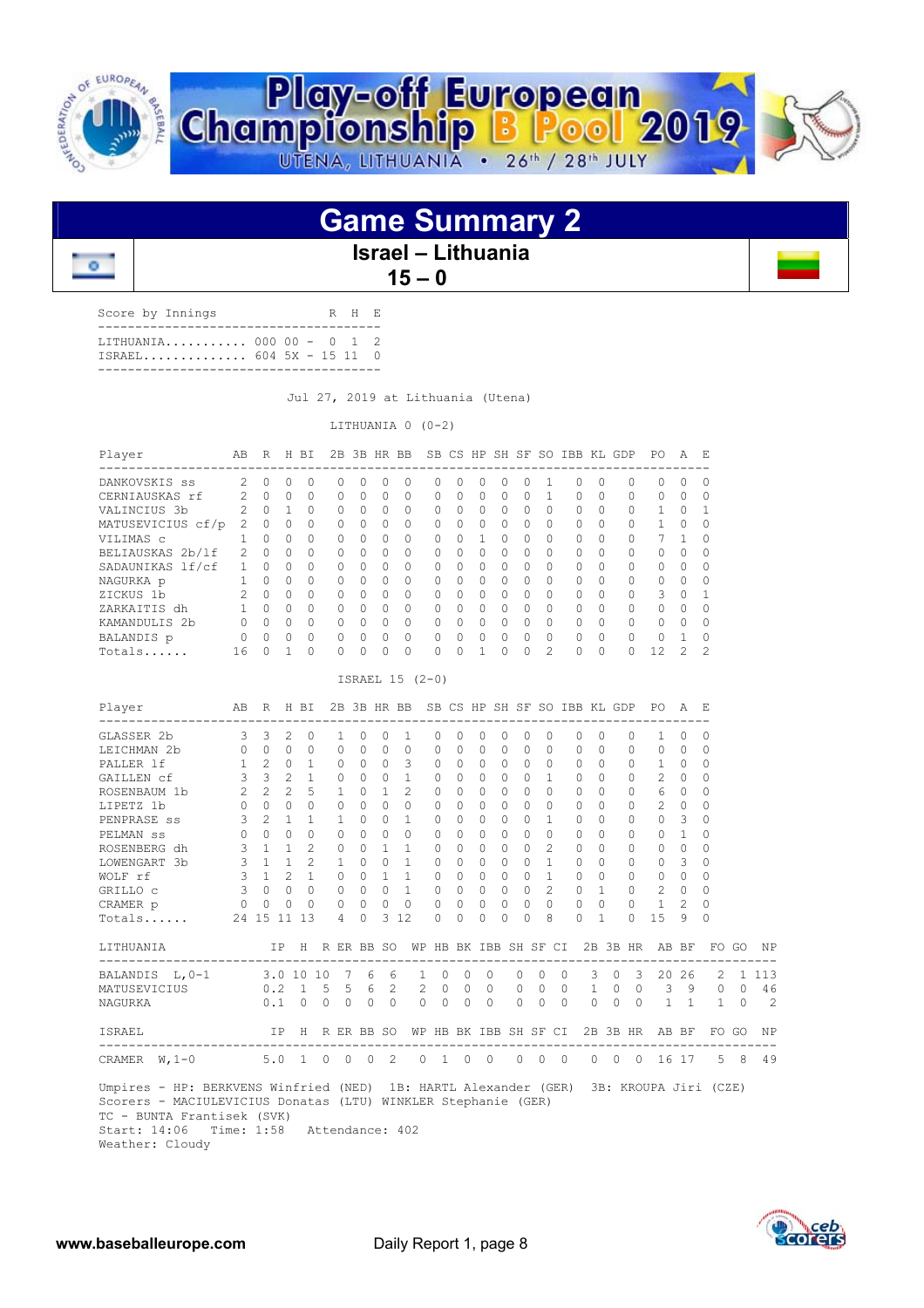

# **Teams' stats**

### **Israel** ISR

|                                                                                    | Overall Statistics for ISRAEL (as of Jul 27, 2019)<br>(All games Sorted by Batting avg) |                                        |                |                         |                         |                      |                    |                                      |                            |                |        |                  |                |                         |                  |                 |                      |              |          |    |                            |                |                  |      |
|------------------------------------------------------------------------------------|-----------------------------------------------------------------------------------------|----------------------------------------|----------------|-------------------------|-------------------------|----------------------|--------------------|--------------------------------------|----------------------------|----------------|--------|------------------|----------------|-------------------------|------------------|-----------------|----------------------|--------------|----------|----|----------------------------|----------------|------------------|------|
| record: 2-0                                                                        |                                                                                         |                                        |                |                         |                         |                      |                    |                                      |                            |                |        |                  |                |                         |                  |                 |                      |              |          |    |                            |                |                  |      |
| Player                                                                             | AVG                                                                                     | $GP - GS$                              | AB             | R                       | н                       | 2B                   | 3B                 | HR RBI                               |                            | TВ             | $SLG\$ | <b>BB HBP</b>    |                | SO GDP                  |                  | OB <sub>8</sub> | SF                   | SH           | $SB-ATT$ | PO | A                          | Е              | $\texttt{FLD\$}$ |      |
| 45 ROSENBAUM Simon                                                                 | .571                                                                                    | $2 - 2$                                | 7              | 4                       | 4                       | 1                    | 0                  | $\overline{2}$                       | 6                          | 11 1.571       |        | 3                | 0              | 1                       | 0                | .700            | 0                    | 0            | $0 - 0$  | 15 | 0                          |                | 01.000           |      |
| 15 WOLF Jeremy                                                                     | .500                                                                                    | $2 - 2$                                | 8              | 3                       | 4                       | 0                    | 0                  | $\overline{2}$                       | 3                          | 10 1.250       |        | 1                | 0              | $\overline{\mathbf{2}}$ | 0                | .556            | 0                    | 0            | $0 - 0$  |    | $\overline{2}$<br>0        | 1              |                  | .667 |
| 3 PALLER Rob                                                                       | .500                                                                                    | $2 - 2$                                | 6              | 4                       | 3                       | 0                    | 0                  | $\overline{2}$                       | 5                          | 9 1.500        |        | 4                | 0              | 1                       | 0                | .700            | 0                    | 0            | $0 - 0$  |    | 4<br>0                     |                | 01.000           |      |
| 22 GLASSER Mitch                                                                   | .500                                                                                    | $2 - 2$                                | 6              | 5                       | 3                       | $\mathbf{1}$         | 0                  | $\mathbf{1}$                         | 1                          | 7 1.167        |        | 3                | $\mathbf 0$    | 0                       | 0                | .667            | 0                    | $\mathbf{1}$ | $0 - 0$  |    | $\overline{2}$<br>$\Omega$ |                | 01.000           |      |
| 2 GAILLEN Blake                                                                    | .429                                                                                    | $2 - 2$                                | 7              | 4                       | 3                       | 0                    | 0                  | 1                                    | 3                          | 6              | .857   | 2                | $\mathbf 0$    | $\mathbf{1}$            | 0                | .500            | 1                    | 0            | $0 - 0$  |    | $\overline{2}$<br>$\Omega$ |                | 01.000           |      |
| 43 ROSENBERG Jake                                                                  | .375                                                                                    | $2 - 2$                                | 8              | $\mathbf{1}$            | 3                       | 0                    | 0                  | 1                                    | 3                          | 6              | .750   | $\mathbf{1}$     | $\Omega$       | $\overline{\mathbf{2}}$ | 0                | .444            | 0                    | 0            | $1 - 1$  |    | 0<br>$\Omega$              | $\Omega$       |                  | .000 |
| 16 PENPRASE Zach                                                                   | .333                                                                                    | $2 - 2$                                | 6              | з                       | $\overline{2}$          | 1                    | 0                  | 0                                    | 1                          | 3              | .500   | 4                | 0              | 1                       | $\mathbf{1}$     | .600            | 0                    | 0            | $1 - 1$  |    | 1<br>6                     |                | 01.000           |      |
| <b>39 LOWENGART Asaf</b><br>--------------                                         | .333                                                                                    | $2 - 2$                                | 6              | $\overline{\mathbf{c}}$ | $\overline{2}$          | 1                    | 0                  | 0                                    | 3                          | 3              | .500   | 3                | 0              | $\overline{2}$          | 0                | .556            | 0                    | 0            | $0 - 0$  |    | 0<br>4                     |                | 01.000           |      |
| $7$ EREL Tal                                                                       | .400                                                                                    | $1 - 1$                                | 5              | 1                       | $\overline{\mathbf{2}}$ | 1                    | 0                  | 0                                    | 0                          | 3              | .600   | 0                | 0              | 0                       | 0                | .400            | 0                    | 0            | $0 - 0$  | 11 | 4                          |                | 01.000           |      |
| 31 GRILLO Danny                                                                    | .000                                                                                    | $1 - 1$                                | 3              | 0                       | 0                       | 0                    | 0                  | 0                                    | $\Omega$                   | $\Omega$       | .000   | $\mathbf{1}$     | 0              | $\overline{2}$          | 0                | .250            | 0                    | 0            | $0 - 0$  |    | $\overline{2}$<br>0        |                | 01.000           |      |
| 34 PELMAN Dean                                                                     | .000                                                                                    | $1 - 0$                                | 0              | 0                       | 0                       | 0                    | 0                  | 0                                    | 0                          | $\Omega$       | .000   | 0                | 0              | $\Omega$                | 0                | .000            | 0                    | 0            | $0 - 0$  |    | 0<br>$\mathbf{1}$          |                | 01.000           |      |
| 33 LIPETZ Shlomo                                                                   | .000                                                                                    | $1 - 0$                                | 0              | 0                       | 0                       | 0                    | 0                  | 0                                    | 0                          | 0              | .000   | 0                | 0              | 0                       | 0                | .000            | 0                    | 0            | $0 - 0$  |    | 2<br>$\Omega$              |                | 01.000           |      |
| 29 LEICHMAN Alon                                                                   | .000                                                                                    | $1 - 0$                                | 0              | 0                       | 0                       | 0                    | $\mathbf 0$        | 0                                    | 0                          | 0              | .000   | 0                | 0              | 0                       | 0                | .000            | 0                    | 0            | $0 - 0$  |    | 0<br>0                     | 0              | .000             |      |
| $Totals$ $419$                                                                     |                                                                                         | $2 - 2$                                | 62             | 27                      | 26                      | 5                    | 0                  | 9<br>25                              |                            | 58             | .935   | 22               | 0              | 12                      | $\mathbf{1}$     | .565            | 1                    | 1            | $2 - 2$  | 42 | 19                         | $\mathbf{1}$   |                  | .984 |
| Opponents                                                                          | .163                                                                                    | 2-2                                    | 49             | $\overline{2}$          | 8                       | 1                    | 0                  | $\Omega$                             | $\overline{2}$             | 9              | .184   | $\mathbf{1}$     | $\mathbf{1}$   | 15                      | 0                | .196            | 0                    | 0            | $1 - 2$  | 39 | - 11                       | 5              | .909             |      |
| LOB - Team (20), Opp (7). DPs turned - Team (0), Opp (2). Picked off - PENPRASE 1. |                                                                                         |                                        |                |                         |                         |                      |                    |                                      |                            |                |        |                  |                |                         |                  |                 |                      |              |          |    |                            |                |                  |      |
|                                                                                    |                                                                                         |                                        |                |                         |                         |                      |                    | (All games Sorted by Earned run avg) |                            |                |        |                  |                |                         |                  |                 |                      |              |          |    |                            |                |                  |      |
|                                                                                    |                                                                                         |                                        |                |                         |                         |                      |                    |                                      |                            |                |        |                  |                |                         |                  |                 |                      |              |          |    |                            |                |                  |      |
| Player                                                                             | ERA                                                                                     | W−L                                    | APP            | GS                      |                         |                      | CG SHO/CBO SV      | ΙP                                   | н                          | R              | ER     | BB               | so             | 2в                      | Зв               | HR              |                      | AB B/Avq     | WP HBP   |    | BK                         | <b>SFA SHA</b> |                  |      |
| 26 CRAMER Gabe                                                                     | 0.00                                                                                    | $1 - 0$                                | 1              | 1                       | 1                       | 1/0                  | 0                  | 5.0                                  | 1                          | 0              | 0      | 0                | $\overline{2}$ | 0                       | 0                | 0               | 16                   | .063         | 0        | 1  | 0                          | 0              | 0                |      |
| 11 BRODKOWITZ Eric                                                                 | 0.00                                                                                    | $0 - 0$                                | 1              | 0                       | 0                       | 0/0                  | 1                  | 3.0                                  | 0                          | 0              | 0      | 0                | 3              | 0                       | 0                | 0               | 9                    | .000         | 0        | 0  | 0                          | 0              | 0                |      |
| 12 WAGMAN Joey 1.50                                                                |                                                                                         | $1 - 0$                                | 1              | 1                       | 0                       | 0/0                  | 0                  | 6.0                                  | 7                          | $\overline{2}$ | 1      | 1                | 10             | 1                       | $\mathbf 0$      | 0               | 24                   | .292         | 0        | 0  | 0                          | 0              | $\mathbf 0$      |      |
| $Totals$ 0.64                                                                      |                                                                                         | $2 - 0$                                | 2              | $\overline{2}$          | 1                       | 1/0                  |                    | 1 14.0                               | 8                          | 2              | 1      | $\mathbf{1}$     | 15             | 1                       | 0                | 0               | 49                   | .163         | 0        | 1  | 0                          | 0              | $\mathbf 0$      |      |
| Opponents 15.92                                                                    |                                                                                         | $0 - 2$                                | $\overline{2}$ | $\overline{2}$          | 0                       | 0/0                  |                    | 0 13.0                               | 26                         | 27             | 23     | 22               | 12             | 5                       | 0                | 9               | 62                   | .419         | 4        | 0  | $\Omega$                   | $\mathbf{1}$   | $\mathbf{1}$     |      |
| PB - Team (0), Opp (2). SBA/ATT - EREL $(1-2)$ , WAGMAN $(1-2)$ .                  |                                                                                         |                                        |                |                         |                         |                      |                    |                                      |                            |                |        |                  |                |                         |                  |                 |                      |              |          |    |                            |                |                  |      |
|                                                                                    |                                                                                         |                                        |                |                         |                         |                      |                    | (All games Sorted by Fielding pct)   |                            |                |        |                  |                |                         |                  |                 |                      |              |          |    |                            |                |                  |      |
|                                                                                    |                                                                                         | Player                                 |                |                         |                         | c                    | PO                 | A                                    | Е                          |                |        | FLD% DPs SBA CSB |                |                         | SBA <sup>8</sup> | PB              | СI                   |              |          |    |                            |                |                  |      |
|                                                                                    |                                                                                         |                                        |                |                         |                         |                      |                    |                                      |                            |                |        |                  |                |                         |                  |                 |                      |              |          |    |                            |                |                  |      |
|                                                                                    |                                                                                         | $7$ EREL Tal                           |                |                         |                         | 15                   | 11                 | 4                                    | 0                          | 1.000          |        | 0                | 1              | 1                       | .500             | 0               | 0                    |              |          |    |                            |                |                  |      |
|                                                                                    |                                                                                         | 45 ROSENBAUM Simon<br>16 DEMODACE 7ach |                |                         |                         | 15<br>$\overline{ }$ | 15<br>$\mathbf{1}$ | 0<br>$\epsilon$                      | 0<br>$0 \quad 1 \quad 000$ | 1.000          |        | 0<br>$\Omega$    | 0<br>$\sim$    | $\Omega$<br>$\Omega$    | $---$<br>$---$   | 0<br>$\sim$     | $\Omega$<br>$\Omega$ |              |          |    |                            |                |                  |      |





 $\Omega$  .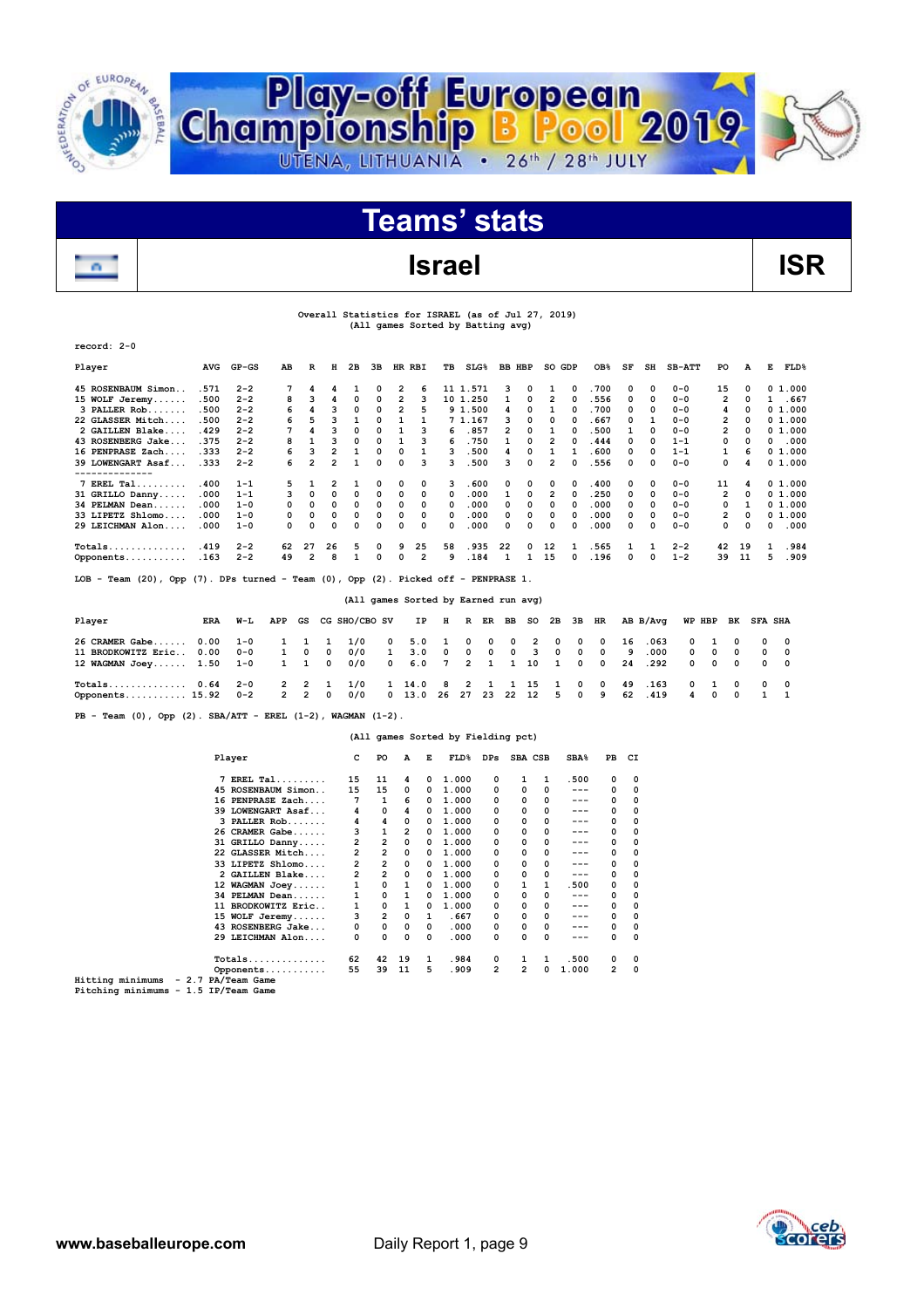

# **Teams' stats**

### Lithuania **LTU**

#### **Overall Statistics for LITHUANIA (as of Jul 27, 2019) (All games Sorted by Batting avg)**

| $record: 0-2$        |       |           |    |          |    |              |          |   |          |                |                  |    |               |    |              |                 |            |              |               |     |          |    |         |
|----------------------|-------|-----------|----|----------|----|--------------|----------|---|----------|----------------|------------------|----|---------------|----|--------------|-----------------|------------|--------------|---------------|-----|----------|----|---------|
| Player               | AVG   | $GP - GS$ | AВ | R        | н  | 2B           | 3B       |   | HR RBI   | TВ             | SLG <sup>8</sup> |    | <b>BB HBP</b> |    | SO GDP       | OB <sub>8</sub> | SF         | SH           | <b>SB-ATT</b> | PO. | A        | Е  | FLD%    |
| 30 VALINCIUS Vytas   | .400  | $2 - 2$   | 5  | 0        | 2  | 0            | $\Omega$ | 0 | 0        | 2              | 400              |    | 0             |    | 0            | .500            | 0          | $\Omega$     | $0 - 0$       | з   |          |    | .909    |
| 11 CERNIAUSKAS Manta | . 333 | $2 - 2$   | 6  | 1        | 2  | 0            | 0        | 0 |          | $\overline{2}$ | .333             | 0  | 0             | 2  | $\Omega$     | .333            | 0          | $\Omega$     | $0 - 0$       | 11  | 0        |    | 01.000  |
| 33 DANKOVSKIS Arunas | .167  | $2 - 2$   | 6  |          |    | <sup>o</sup> | 0        | 0 | $\Omega$ |                | .167             | 0  | $\Omega$      | ٩  |              | .167            | $\Omega$   | <sup>0</sup> | $0 - 0$       | 2   | $\Omega$ |    | 01.000  |
| 27 BELIAUSKAS Audriu | .167  | $2 - 2$   | 6  |          |    | 0            | 0        | 0 |          |                | 167              | 0  | $\Omega$      | 2  |              | .167            | $\Omega$   | o            | $0 - 1$       | 2   | $\Omega$ |    | 01.000  |
| 31 MATUSEVICIUS Edva | .000  | $2 - 2$   | 6  | O        | 0  | 0            | $\Omega$ | 0 | 0        | 0              | .000             | 0  | 0             | 3  | 0            | .000            | 0          | 0            | $0 - 0$       | 2   |          |    | 01.000  |
| ------------         |       |           |    |          |    |              |          |   |          |                |                  |    |               |    |              |                 |            |              |               |     |          |    |         |
| VILIMAS K            | .500  | $1 - 1$   | 4  | 0        | 2  |              | $\Omega$ | 0 | 0        | 3              | 750              | 0  | $\Omega$      |    | 0            | .500            | $\Omega$   | 0            | $1 - 1$       | 6   |          |    | .875    |
| 19 ZICKUS Eimantas   | .000  | $2 - 2$   | 4  | 0        | 0  | 0            | 0        | 0 | 0        | 0              | .000             | 0  | 0             |    | $\Omega$     | .000            | 0          | 0            | $0 - 0$       | 3   | $\Omega$ | 2  | .600    |
| 25 SADAUNIKAS Justas | .000  | $2 - 2$   | 4  | O        | 0  | 0            | 0        | 0 | 0        | n              | .000             | 0  | 0             | 0  |              | .000            | 0          | $\Omega$     | $0 - 0$       |     | 0        |    | 01.000  |
| 29 SIMAITIS Andrius. | .000  | $1 - 1$   | 4  | O        | ٥  | 0            | 0        | 0 | 0        | 0              | .000             | 0  | ŋ             |    |              | . 000           | $\Omega$   | 0            | $0 - 0$       | 2   | O        |    | 0 1.000 |
| 44 NELIUPSIS Dalius  | .000  | $1 - 0$   |    | 0        | 0  | 0            | 0        | 0 | 0        | 0              | .000             | 0  | 0             |    | <sup>0</sup> | .000            | 0          | $\Omega$     | $0 - 0$       | 0   | $\Omega$ |    | .000    |
| 39 ZARKAITIS Evaldas | .000  | $2 - 1$   |    | 0        | 0  | 0            | 0        | 0 | 0        | n              | .000             | 0  | <sup>0</sup>  | 0  | <sup>0</sup> | . 000           | 0          | $\Omega$     | $0 - 0$       | 0   | $\Omega$ | 0  | .000    |
| 41 VILIMAS Kestas    | .000  | $1 - 1$   | 1  | $\Omega$ | 0  | 0            | 0        | 0 | 0        | 0              | . 000            | 0  |               | 0  |              | . 500           | 0          | $\Omega$     | $0 - 0$       | 7   |          | n. | 1.000   |
| 45 NAGURKA Eivinas.  | .000  | $1 - 0$   |    | 0        | 0  | 0            | 0        | 0 | 0        | 0              | .000             | 0  | 0             | 0  | 0            | .000            | 0          | 0            | $0 - 0$       | 0   | 0        | 0  | .000    |
| 50 KAMANDULIS Domas. | .000  | $1 - 0$   | 0  | 0        | 0  | 0            | 0        | 0 | 0        | $\Omega$       | .000             | 0  | 0             | 0  | n            | .000            | 0          | 0            | $0 - 0$       | 0   | $\Omega$ | 0  | .000    |
| $Totals$             | .163  | $2 - 2$   | 49 | 2        | 8  |              | 0        | 0 | 2        | 9              | .184             |    |               | 15 | 0            | .196            | $^{\circ}$ | 0            | $1 - 2$       | 39  | -11      | 5. | .909    |
| Opponents            | .419  | $2 - 2$   | 62 | 27       | 26 | 5            | 0        | 9 | 25       | 58             | . 935            | 22 | 0             | 12 |              | . 565           |            |              | $2 - 2$       | 42  | 19       |    | .984    |

**LOB - Team (7), Opp (20). DPs turned - Team (2).** 

|                            |      |         |              |                |             | (All games Sorted by Earned run avg) |              |         |          |               |             |          |                          |                         |          |            |              |          |              |            |          |                |            |
|----------------------------|------|---------|--------------|----------------|-------------|--------------------------------------|--------------|---------|----------|---------------|-------------|----------|--------------------------|-------------------------|----------|------------|--------------|----------|--------------|------------|----------|----------------|------------|
| Player                     | ERA  | W-L     | APP          | GS             |             | CG SHO/CBO SV                        |              |         |          |               |             |          | IP H R ER BB SO 2B 3B HR |                         |          |            |              | AB B/Avq |              | WP HBP     | вк       | <b>SFA SHA</b> |            |
| 19 ZICKUS Eimantas 10.12   |      | $0 - 1$ |              |                | $\Omega$    | 0/0                                  | $^{\circ}$   | 5.1     | 8        | $7^{\circ}$   | 6           | 6        | $\overline{2}$           |                         | $\Omega$ | 3          | 22           | .364     | $\mathbf{1}$ |            | $\Omega$ | $^{\circ}$     |            |
| 44 NELIUPSIS Dalius. 12.27 |      | $0 - 0$ | $\mathbf{1}$ | $\Omega$       | $\Omega$    | 0/0                                  | $^{\circ}$   | 3.2     | 7        | 5.            | 5.          | 4        | 2                        | $\Omega$                | $\Omega$ | 3          | 16           | .438     |              | $0\quad 0$ | $\Omega$ |                | റ          |
| 20 BALANDIS Marius 21.00   |      | $0 - 1$ | $\mathbf{1}$ |                | $\Omega$    | 0/0                                  | $\mathbf{O}$ | 3.0     | 10       | 10            | $7^{\circ}$ | 6        | 6                        | $\overline{\mathbf{3}}$ | $\Omega$ | 3          | 20           | .500     | $\mathbf{1}$ | $\Omega$   | $\Omega$ | $^{\circ}$     | $^{\circ}$ |
|                            |      |         |              |                |             |                                      |              |         |          |               |             |          |                          |                         |          |            |              |          |              |            |          |                |            |
| 45 NAGURKA Eivinas         | 0.00 | $0 - 0$ |              | 1 0            | $\mathbf 0$ | 0/0                                  | $\mathbf{0}$ | 0.1     | $\Omega$ |               | $0\quad 0$  | $\Omega$ |                          | $0\quad 0$              | $\Omega$ | $\Omega$   | $\mathbf{1}$ | .000     |              | $0\quad 0$ | 0        | $\Omega$       | $^{\circ}$ |
| 31 MATUSEVICIUS Edva 67.50 |      | $0 - 0$ |              | 1 0            | $\Omega$    | 0/0                                  | $\mathbf{0}$ | 0.2     | 1 5      |               | 5           | 6        |                          | 2 1                     | $\Omega$ | $\Omega$   |              | 3.333    | 2            | $\Omega$   | 0        | 0              | $^{\circ}$ |
| Totals 15.92               |      | $0 - 2$ |              | $2 \quad 2$    | $\Omega$    | 0/0                                  |              | 0, 13.0 | -26      | - 27          | - 23        | - 22     | 12                       | 5.                      | $\Omega$ | - 9        | 62           | .419     | 4            | $\Omega$   | $\Omega$ |                |            |
| Opponents 0.64             |      | $2 - 0$ | $2^{\circ}$  | $\overline{2}$ |             | 1/0                                  |              | 14.0    | 8        | $\mathcal{P}$ |             |          | 15                       |                         | 0        | $^{\circ}$ | 49           | .163     | $^{\circ}$   |            | $\Omega$ | <sup>o</sup>   | റ          |

**PB - Team (2), VILIMAS 2. SBA/ATT - VILIMAS K (2-2), ZICKUS (2-2).** 

#### **(All games Sorted by Fielding pct)**

| Player                         | c              | PO             | A        | Е            | FLD%  | DPs          | SBA CSB |              | SBA <sup>8</sup> | PB | CI       |
|--------------------------------|----------------|----------------|----------|--------------|-------|--------------|---------|--------------|------------------|----|----------|
| CERNIAUSKAS Manta<br>11        | 11             | 11             | 0        | 0            | 1.000 | 2            | 0       | 0            |                  | 0  | 0        |
| VILIMAS Kestas<br>41           | 8              | 7              | 1        | 0            | 1.000 | 0            | 0       | 0            | ---              | 2  | $\Omega$ |
| 31 MATUSEVICIUS Edva           | 3              | $\overline{2}$ | 1        | 0            | 1.000 | 0            | 0       | 0            | ---              | 0  | $\Omega$ |
| SIMAITIS Andrius.<br>29        | $\overline{2}$ | $\overline{2}$ | $\Omega$ | 0            | 1.000 | 0            | 0       | 0            | ---              | 0  | $\Omega$ |
| <b>BELIAUSKAS Audriu</b><br>27 | 2              | $\overline{2}$ | 0        | 0            | 1.000 | 0            | 0       | 0            | ---              | 0  | $\Omega$ |
| DANKOVSKIS Arunas<br>33        | $\overline{2}$ | $\overline{2}$ | 0        | 0            | 1.000 | 0            | 0       | 0            | ---              | 0  | $\Omega$ |
| 25 SADAUNIKAS Justas           |                | 1              | $\Omega$ | 0            | 1.000 | 0            | 0       | 0            | ---              | 0  | 0        |
| 20 BALANDIS Marius             | 1              | 0              | 1        | <sup>0</sup> | 1.000 | <sup>o</sup> | 0       | <sup>o</sup> | ---              | 0  | 0        |
| 30 VALINCIUS Vytas             | 11             | 3              | 7        | 1            | .909  | 1            | 0       | 0            | ---              | 0  | $\Omega$ |
| VILIMAS K                      | 8              | 6              | 1        | 1            | .875  | 0            | 2       | 0            | 1.000            | 0  | $\Omega$ |
| 19 ZICKUS Eimantas             | 5              | 3              | 0        | 2            | .600  | 0            | 2       | 0            | 1.000            | 0  | $\Omega$ |
| NELIUPSIS Dalius.<br>44        | 1              | 0              | 0        | 1            | .000  | 0            | 0       | 0            | $---$            | 0  | $\Omega$ |
| KAMANDULIS Domas.<br>50        | 0              | 0              | 0        | 0            | .000  | 0            | 0       | 0            | ---              | 0  | 0        |
| 39 ZARKAITIS Evaldas           | 0              | 0              | 0        | 0            | .000  | 0            | 0       | 0            | ---              | 0  | $\Omega$ |
| 45 NAGURKA Eivinas             | 0              | 0              | 0        | 0            | .000  | 0            | 0       | 0            | ---              | 0  | $\Omega$ |
| $Totals$                       | 55             | 39             | 11       | 5            | .909  | 2            | 2       | 0            | 1.000            | 2  | $\Omega$ |
| Opponents                      | 62             | 42             | 19       | 1            | .984  | 0            |         |              | .500             | 0  | $\Omega$ |

**Hitting minimums - 2.7 PA/Team Game Pitching minimums - 1.5 IP/Team Game**